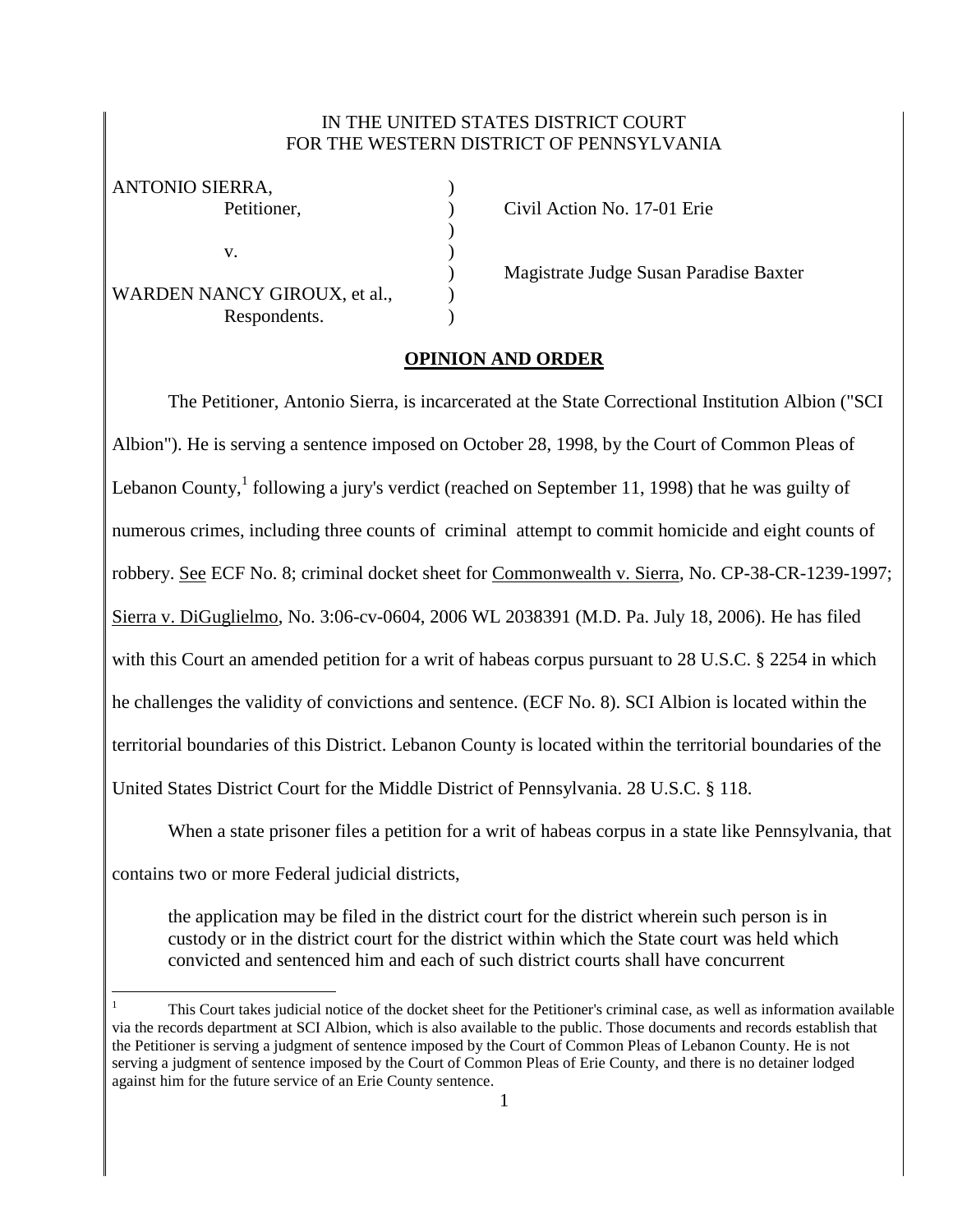jurisdiction to entertain the application. **The district court for the district wherein such an application is filed in the exercise of its discretion and in furtherance of justice may transfer the application to the other district court for hearing and determination**.

28 U.S.C. § 2241(d) (emphasis added).

The Petitioner was tried, convicted, and sentenced in the Court of Common Pleas of Lebanon County and, therefore, most, if not all, of the relevant activity occurred within the Middle District of Pennsylvania. This Court finds that the furtherance of justice, as well as the convenience of the parties, would be better served by transferring this case to the Middle District Court. This decision is in accordance with the agreed practice of the United States District Courts for the Eastern, Middle, and Western Districts of Pennsylvania, which is to transfer habeas petitions filed by state prisoners in their respective districts to the district in which the county where the judgment of sentence was had is located.

An appropriate Order follows.

/s/ Susan Paradise Baxter Dated: August 3, 2017 SUSAN PARADISE BAXTER United States Magistrate Judge